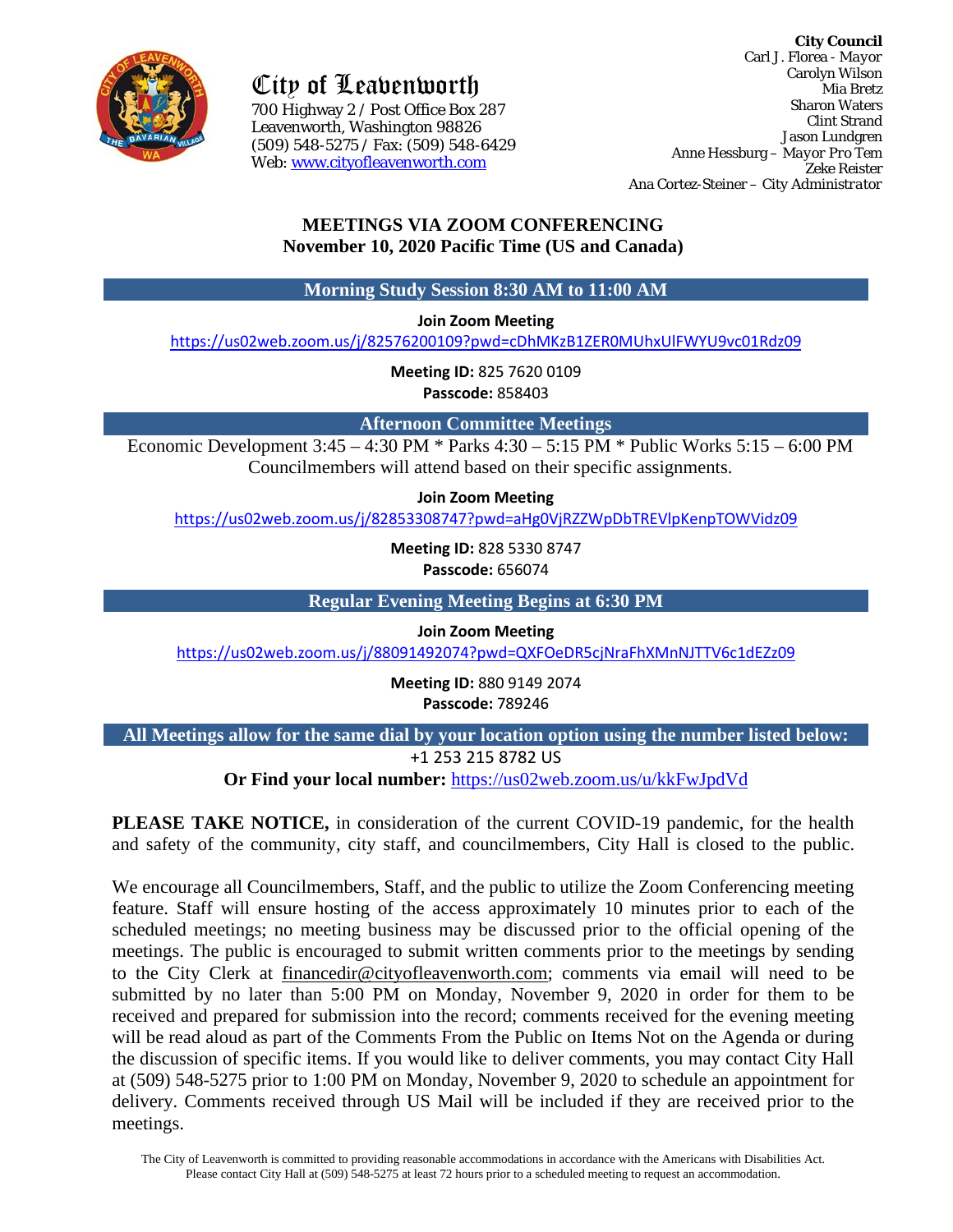## **LEAVENWORTH CITY COUNCIL AGENDA**

Leavenworth City Hall – Council Chambers November 10, 2020 – 6:30 PM

## **Call to Order**

**Roll Call**

## **Consent Agenda**

**Council Committees – 2nd Tuesday** Economic Development 3:45 PM Parks 4:30 PM Public Works 5:15 PM

- **1.** Approval of Agenda
- **2.** Approval of October 27, 2020 Regular Meeting Minutes
- **3.** October 2020 Payroll \$261,498.58
- **4.** 2020 Claims \$2,713,931.27
- **5.** PRSA Voucher Request \$55,000.00
- **6.** Set Public Hearing on Local Facility Charge Former Clennon URA on 11/24/2020 at 6:45 PM

### **Councilmember and Committee Reports**

#### **Mayor / Administration Reports**

### **Comments from the Public on Items Not on the Agenda**

**7. Public Hearing: 2021-2022 Preliminary Budget Administrator Review at 6:45 PM**

### **Resolutions, Ordinances, Orders, and Other Business**

- **8.** Action: Ordinance 1620 Adopting Ad Valorem Tax
- **9.** Action: Authorize Mayor to Sign Tax Levy
- **10.** Action: Professional Services Agreement-Gray & Osborn-Water Plant Essential Improvements

**11.** EXECUTIVE SESSION: RCW 42.30.110 (1)(i) Discussion of Legal Ramifications

### **Information Items for Future Consideration**

**12.** Public Hearing on Final Budget on 11/24/2020 at 6:45 PM

### **Adjournment**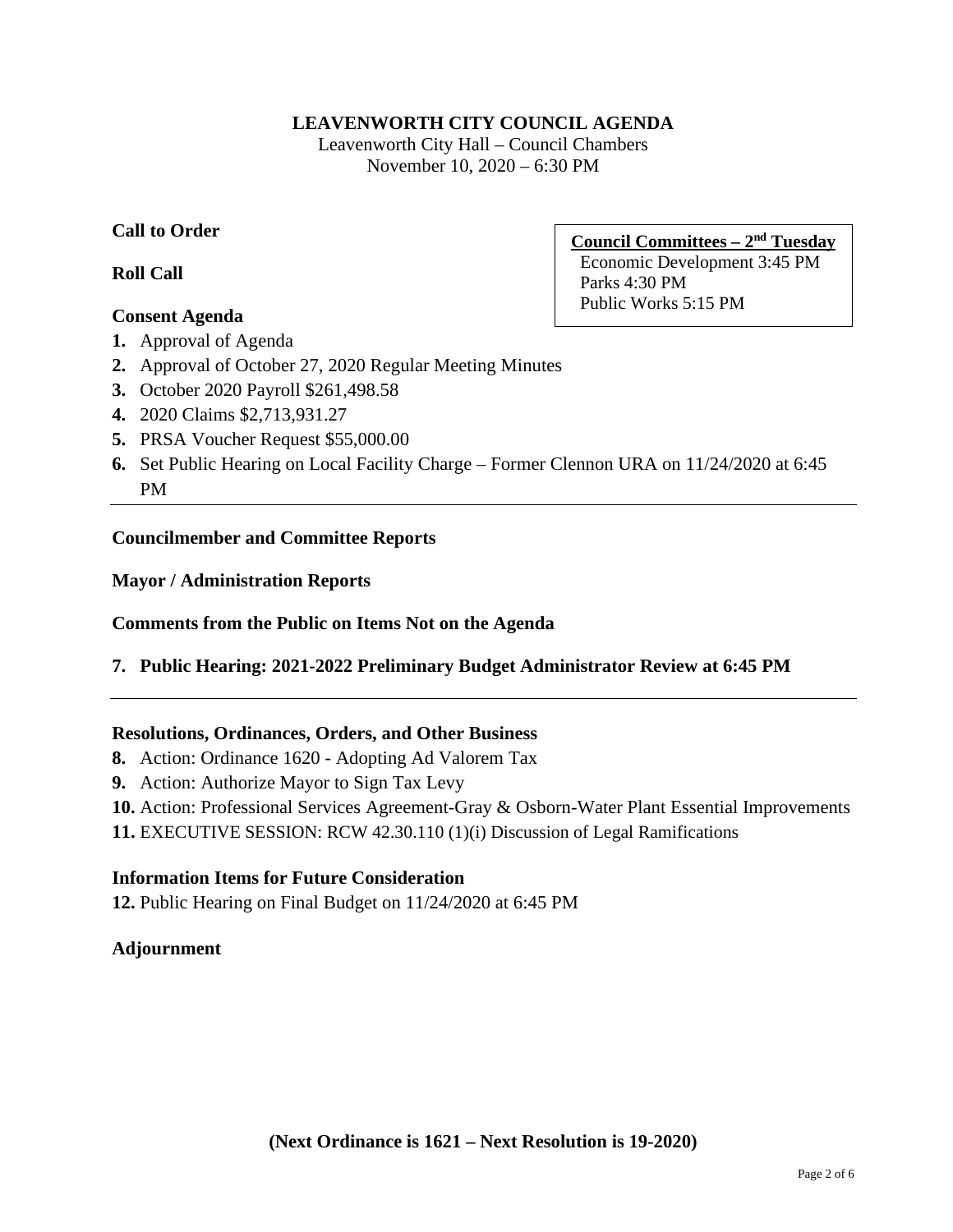# **CONSENT AGENDA**

### **1. City Council Meeting Agenda:**

This item is included under **TAB 1**.

#### **2. Regular Meeting Minutes – 10/27/2020:**

This item is included under **TAB 2**.

#### **3. October 2020 Payroll:**

This item is included under **TAB 3**.

#### **4. 2020 Claims:**

This item is included under **TAB 4**.

#### **5. PRSA Voucher Request**

This item is included under **TAB 5.**

### **6. Set Public Hearing on Local Facility Charge – Former Clennon URA on 11/24/2020 at 6:45 PM**

The City Council is being asked to set the public hearing for the affected property owners of the former Clennon Utility Reimbursement Agreement. Notice of this proposed hearing was mailed to all affected property owners on Monday, November 2, 2020. During the hearing, the Council will review the proposed Ordinance for the new Local Facility Charge and will be provided copies of the former Clennon Utility Reimbursement Agreement as well as details of payments received versus the dollars that the City paid out to Mr. Clennon.

There are no items included under **TAB 6.**

#### **7. Public Hearing: 2021-2022 Preliminary Budget Administrator Review at 6:45 PM**

The City Administrator presents the City's Preliminary Budget for FY 2021 and FY 2022. The City Administrator has approved the preliminary budget which reflects multiple conversations with the Finance Committee and City Council. The preliminary budget is a comprehensive fiscal and policy document that pursues the City's vision as a community of creative people dedicated, as partners, to effectively serving the diverse needs of City residents, business interests, visitors and the Upper Valley neighbors. The budget adheres to standards of the Government Financial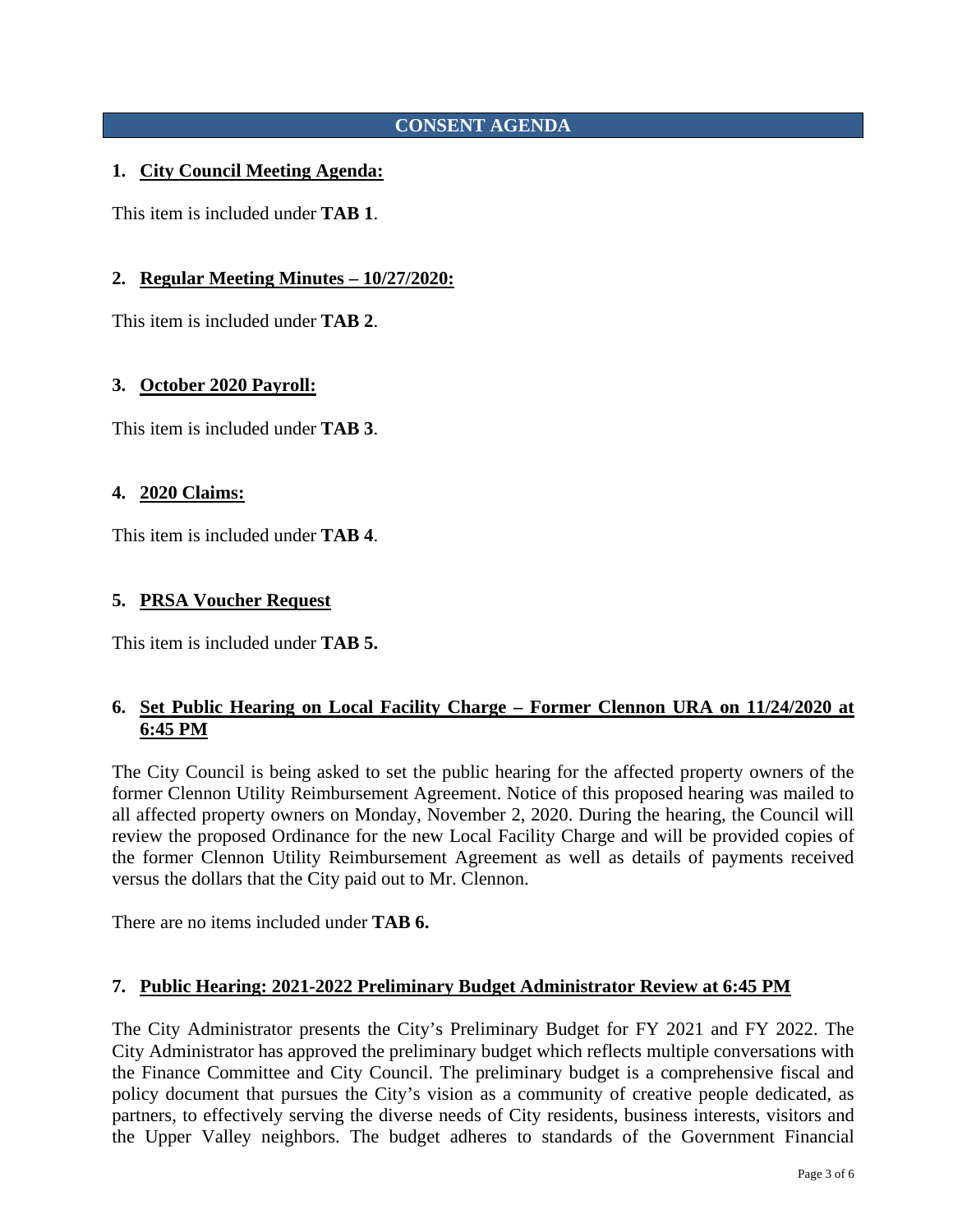Officers Association (GFOA), State Auditors Office (SAO), the Revised Code of Washington (RCW) and the City of Leavenworth Municipal Code (LMC).

The preliminary budget is responsible and responsive. The preliminary budget reflects no disruptions or decreases to levels of service, increases in personnel capacity and continues a commitment to the City's capital infrastructure - all while taking affirmative steps toward the implementation of City Council and Mayor priorities, ranging from important community building projects like the potential redevelopment of the Osborn Property, to the pursuit of housing supply balance. The shutdowns and other impacts from COVID-19 have affected funding streams and it is unclear when this threat will end. Due to the diligence of the City Council and previous administration, we entered the crisis with substantial General Fund reserves. Said reserves allowed us in 2020 to avoid major disruptions to services and to keep our employees working through their old positions or through new opportunities such as the Downtown Ambassadors.

The proposed budget continues historical approaches that balance short term financial realities and the need to sustain municipal services in the long term. The document is responsive to the needs of our City. Following the leadership of the City Council, the Preliminary Budget includes one new full time Communications Analyst in the Mayor's Office, one half time Clerk Support position in the Clerk's Office and one half time Program Support PRSA position that will be managed by the City. These positions increase capacity and add much needed human resources to a City that although small, has mid-size city workloads. Other key funded priorities include:

- Osborn Property acquisition and visioning
- Parking and pedestrian systems improvements
- $\div$  Significant General Fund investments to capital improvements
- Over 1.5M in non-General Fund dollars invested in public utility infrastructure
- Implementation of Downtown Master Plan
- Diversified housing options
- Improvements to Lions Club Park
- Exploration of economic development strategies leading to economic diversification

City staff has taken a conservative approach to developing this budget, taking cue from the financial responsibility the City Council has historically shown. This philosophy is clearly reflected in our conservative revenue forecast. This budget preserves levels of services while maintaining a solid general fund reserve. This budget keeps replacement schedules, capital investments, and debt payments intact.

As stewards of the City, City Staff has prioritized the long term health of the City and positioned Leavenworth to emerge from the COVID-19 crisis with its financial stability in check, its internal capacity increased, and its investments in the sustainable of the City ready for the future.

The following items are included under **TAB 7:**

• Preliminary Budget PowerPoint Presentation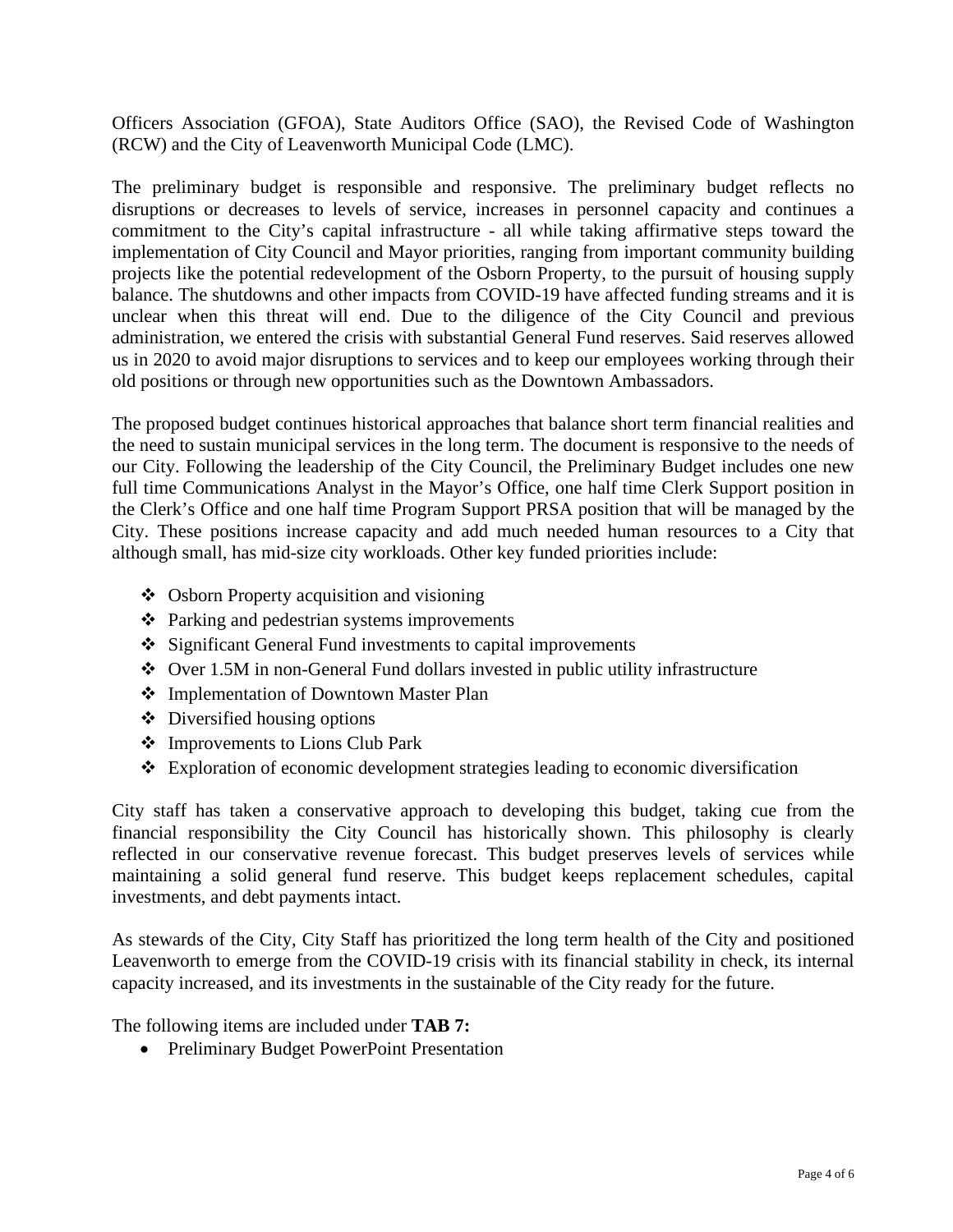## **SUPPLEMENTAL COUNCIL AGENDA**

### **8. Ordinance No. 1620 – Adopting Ad Valorem Tax**

The City Council is being asked to consider options for Ordinance 1620, which is the authorization of the property tax levy for the 2021 tax year. This ordinance will include increase estimates of \$25,430.28 for new construction, \$3,080.03 for annexations, and \$7,209.70 for refunded revenue by the Assessor's office. The total maximum preliminary property tax allowed is \$659,101.77. The City Council held a public hearing at the October 27, 2020 Council meeting to review the options this year to request the annual property taxes. In prior years, there were additional options due to the City having banked capacity (property taxes that were available for request but had not been requested by the City Council); as of this year, no banked capacity is remaining. At the hearing last month, Finance Director Chantell Steiner reviewed the two options that includes either requesting the 1% allowable increase per State law that will generate an additional \$6,189.67 (this is slightly higher than was previously presented) or not requesting the 1% and only accepting the new construction, annexations, and refundable revenues. The Ordinance will need to be signed by all Councilmembers and transmitted to the Assessor's Office no later than November 30, 2020.

The following items are included under **TAB 8:**

- Ordinance  $1620 -$  Example Prepared with the request of 1%
- City of Leavenworth Regular Tax Levy Preliminary Values for the 2021 Tax Year
	- **MOTION:** *The Leavenworth City Council moves to adopt Ordinance 1620 with the Ad Valorem Tax increase of \$6,189.67, which is an increase of 1% from the previous year.*

### **9. Authorize Mayor to Sign Tax Levy**

In addition to setting the property tax levy, the Department of Revenue and the County Assessor require a levy certification. This certification figure is approximately \$25,000 more than the actual levy amount for the regular levy to allow the Assessor to collect more revenue if projections for taxes come in higher than anticipated due to revaluations, new construction, annexations, or refunds.

The following item is included under **TAB 9:**

- Department of Revenue Levy Certification
	- **MOTION:** *The Leavenworth City Council moves to authorize the Mayor to sign the Tax Levy Certificate.*

### **10. Professional Services Agreement-Gray & Osborn-Water Plant Essential Improvements**

The City Council is being asked to review and approve the proposed Professional Services Agreement (PSA) with Gray & Osborne Engineering to provide bidding and construction administrative service for the Water Treatment Plant Essential Improvements Project. Gray & Osborne previously provided specifications and drawings for the essential improvement project